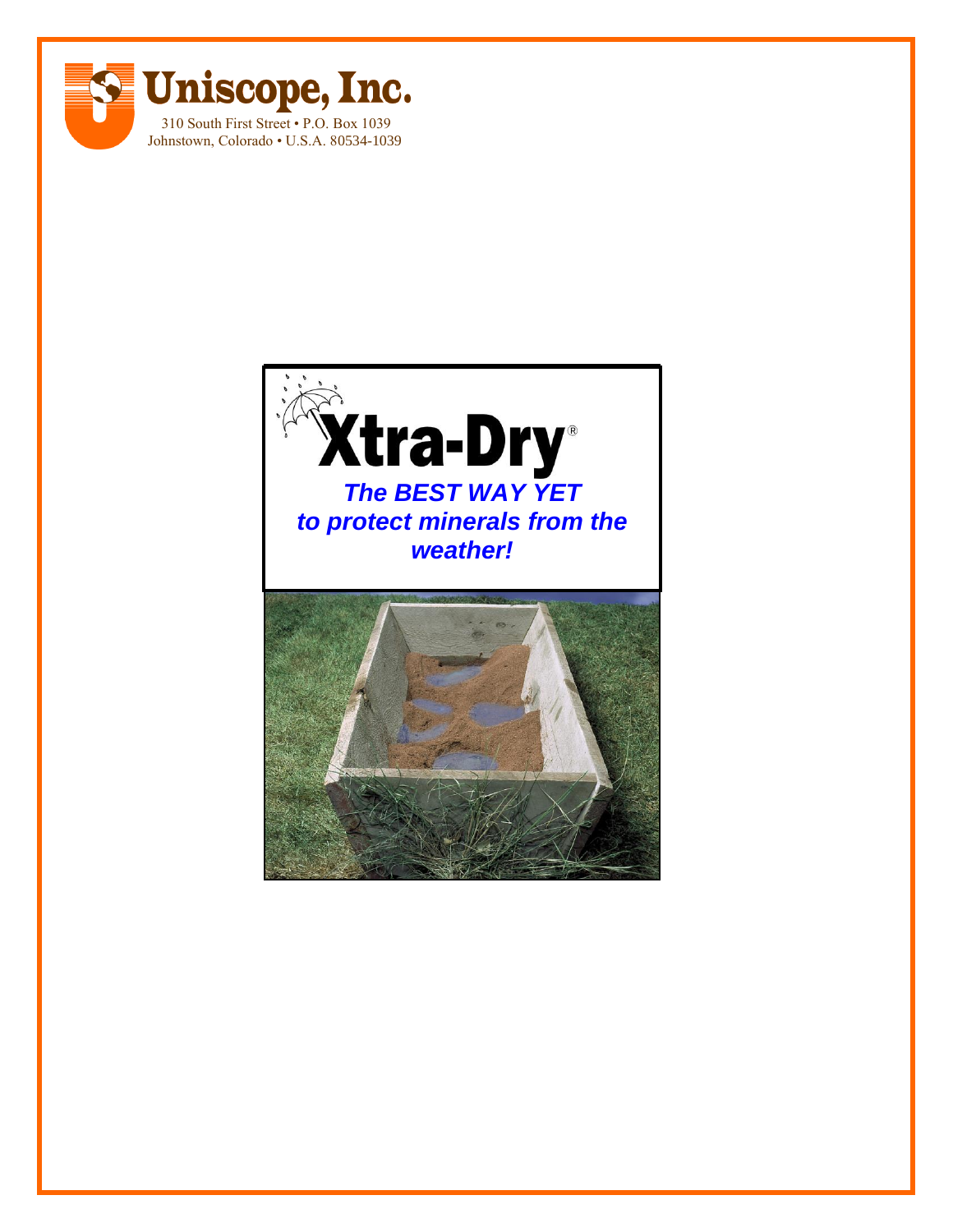### *Xtra-Dry®… your solution to hard, caked minerals and premixes!*

Historically, there has been a problem with moisture stability of free choice minerals and hygroscopic ingredients. When exposed to humidity, rain or snow, the moisture absorbs into the mix and it becomes hard and cakes resulting in poor consumption and waste. In addition, water soluble vitamins and minerals will leach from the mix and are no longer available.

There are also problems with caking and hardening of premixes when exposed to humidity. These premixes can "set up" in a holding bin or bag and are no longer free flowing.

**Xtra-Dry**® will protect free choice minerals and premixes from the weather. This ensures consistent nutrient uptake, minimizes waste and reduces caking and hardening problems.

### *MAKES HANDLING BULK MINERALS ROUTINE INSTEAD OF A NIGHTMARE*

Another benefit of **Xtra-Dry**® is seen in loose bulk minerals fed to dairy or beef. These mineral mixes are typically stored in bulk bins and contain problem ingredients like salt, urea, potassium chloride, molasses or certain minerals. Due to the hygroscopic nature of these ingredients, caking and bridging can occur causing handling and metering problems.

**Xtra-Dry**® keeps bulk minerals free flowing and reduces costly handling and metering problems.



#### *PREMIX CAKING*

There are certain premixes containing hygroscopic ingredients that are unstable in bulk and bag storage. These premixes will often cake and harden in bulk bins or when packaged into bags and palletized.

Trace mineral premixes are very hygroscopic, due to the iron content, sulfates, and other highly soluble forms of

minerals. Trace mixtures containing high levels of salt, choline chloride and/or chelated minerals are especially sensitive to moisture from the environment. When heat and/or humidity levels rise, these premixes will harden in the bin and bag. **Xtra-Dry®** will improve the flow characteristics and reduce caking at levels as low as 0.5 to 1%.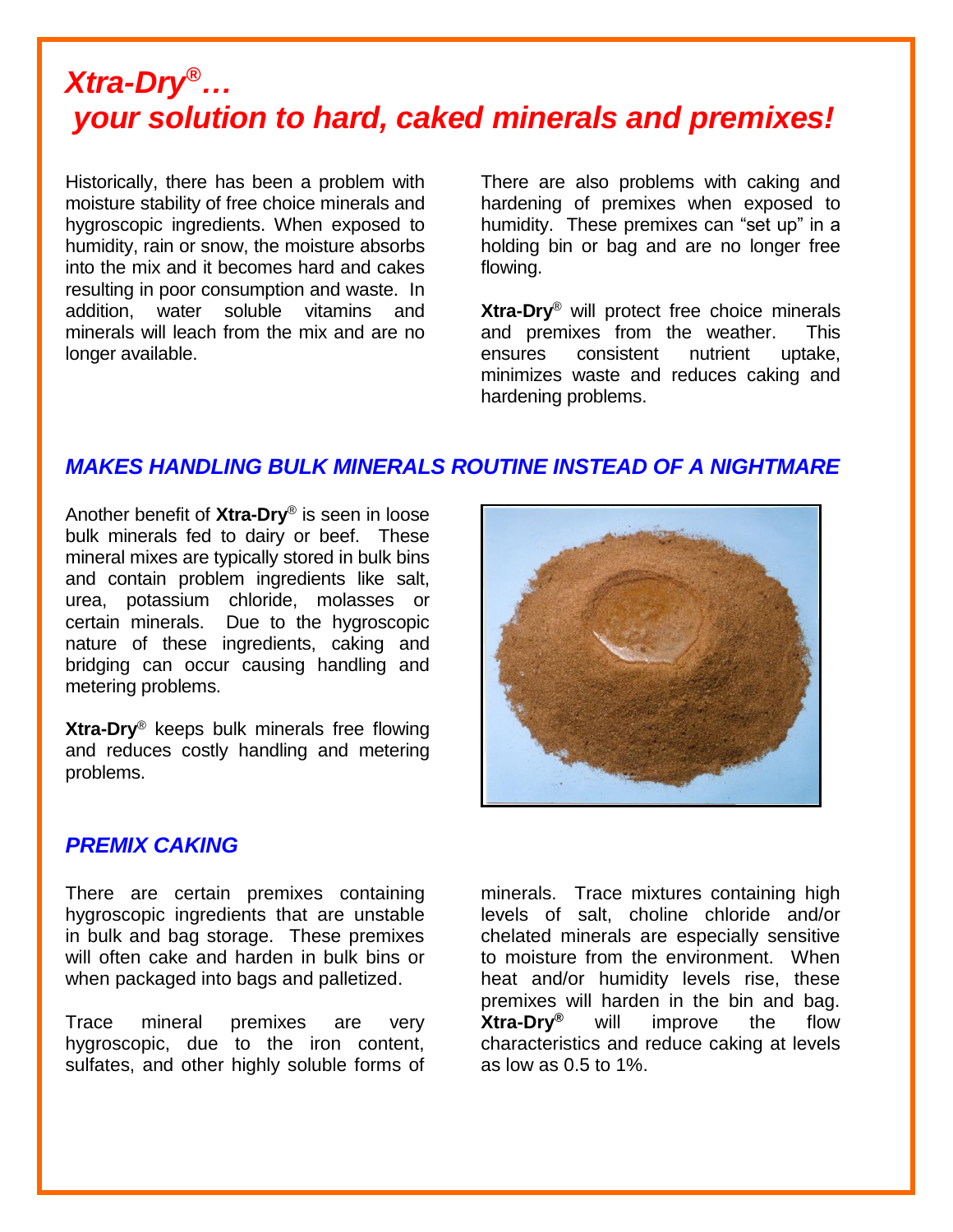### *XTRA-DRY® DEMONSTRATION KIT*

**Xtra-Dry®** is a free flowing powder, which is added to dry blended feed minerals at the mixing stage. **Xtra-Dry®** is a value added product for minerals where weatherproofing and anti-caking are desired.

The demonstration kit is a "hands on" method to demonstrate the effectiveness of **Xtra-Dry®** in free choice minerals when exposed to water.

Contact Uniscope for a Demonstration Kit and Product Technical Booklet.



#### *XTRA-DRY® IS EASY TO USE*

**Xtra-Dry®** does not require special storage tanks and expensive spray systems with heated lines.

**Xtra-Dry®** is a powdered product, packaged in 20 lb bags. It should be added into the mineral mixer as one of the last dry hand adds and mixed with the dry minerals.

Typical inclusion levels are 10 to 20 lbs per ton on free choice minerals. The inclusion level will vary depending on mineral particle size, desired level of protection and percentage of hygroscopic ingredients.

Contact Uniscope for detailed mixing instructions to suit your mineral system.

#### *BENEFITS*

- Solves Customer Complaints and Handling Problems
- Reduces Nutrient Loss from Leaching in Free Choice Minerals
- Reduces Hardening and Caking of Minerals and Premixes
- Improves Free Flow of Bulk and Bagged Products
- Easy to Use
- Expand Product Line

# *Call Uniscope and give Xtra-Dry® a try… you won't be disappointed!*

## **www.uniscope-inc.com**